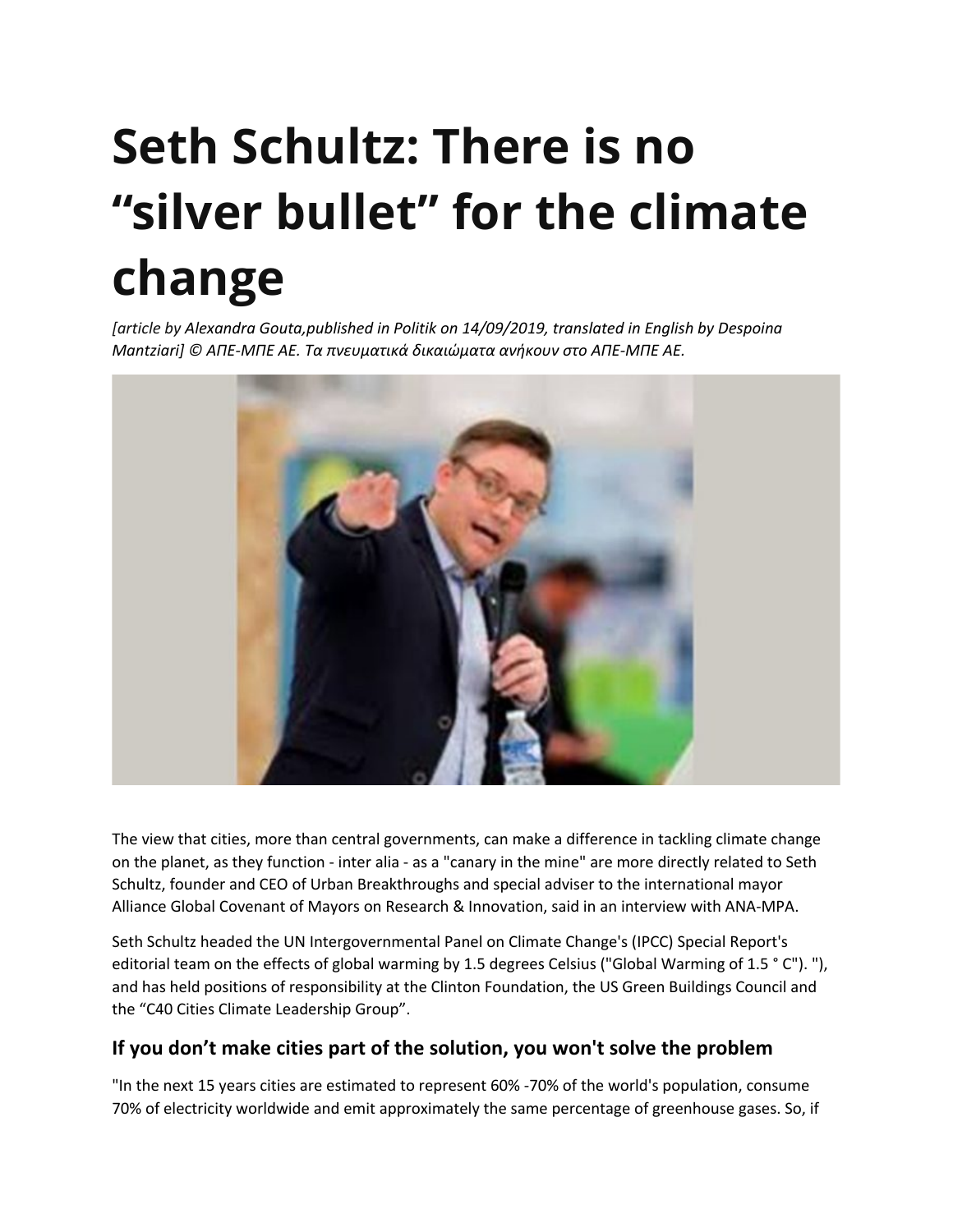you don't make cities part of the solution, you won't solve the problem", Seth Schultz notes, adding:" In addition, it's very clear that cities have been far ahead of the race in the last 20 years. It is they who take action and that is because they are the great realists.

They are not just sitting around discussing what is going on and waiting, as they need to take immediate action on everyday problems (…) In addition, because they are the closest form of human governance, they are also the 'canary in the mine', the first to face them the three great trends of the century, urbanization, climate change, the fourth industrial revolution. Cities are at the forefront when talking about immigration or refugees because of war or terrorism or climate change.

It is those who first face disruptive technologies, such as self-driving cars, who are at the forefront of protecting people and infrastructure. If we look at where the impacts are, where the lessons are, where the action is, everything happens in the cities".

# **There is no 'silver bullet'**

Seth Schulz clarifies, however, that he does not share the view that everything depends on cities, that cities are the "silver bullet" in tackling the "monster" of climate change. "There is no one solution to the problem (of climate change). Unfortunately, we have far exceeded this point. We need central government, we need the government, the regional government, the academic community and the private sector to work together", he says, adding that now the private sector also seems to be pushing through lobbying for positive changes in tackling climate change.

# **Why big business is now lobbying for measures to combat climate change**

Until now, Seth Schulz notes, it has been lobbying and financial interests that have prevented national governments from becoming more adventurous in combating climate change. But that is gradually changing and - as he points out - it is exciting that it is changing.

"Now it's the big business CEOs who are lobbying, saying to governments 'we need a renewable energy target for this country' or 'we need a carbon tax' ... These are the companies that used to keep going the things behind, now turning around, because they realized that if all this was left unchecked, their supply chains would be affected, there would be an impact on consumers of their products, their stocks would sink, their companies could t stop there. So, in their own interest, they want to see a unified regulated market, whether they are active in the EU, Africa or Latin America. If countries do not agree to solve this and limit global warming, the fluctuations and risks that will arise in the market will become extremely difficult to manage. The insurance and reinsurance markets, the risk of portfolios, will all increase so much that they will break the roof. Businesses have realized this fundamentally and I hope they will help further encourage governments".

# **The measures we take to tackle climate change are not enough**

According to Seth Schulz, neither the scale nor the pace of action taken to tackle climate change at national and international level is sufficient. "Measures are not enough and we see this emerging in multiple ways. Today there are three global trends. The first is urbanization. Roughly, about 1.2 million people move to cities every week. So cities are flooded and need to be developed and adapted at a pace that will enable them to manage the challenge (...) The second major trend is climate change.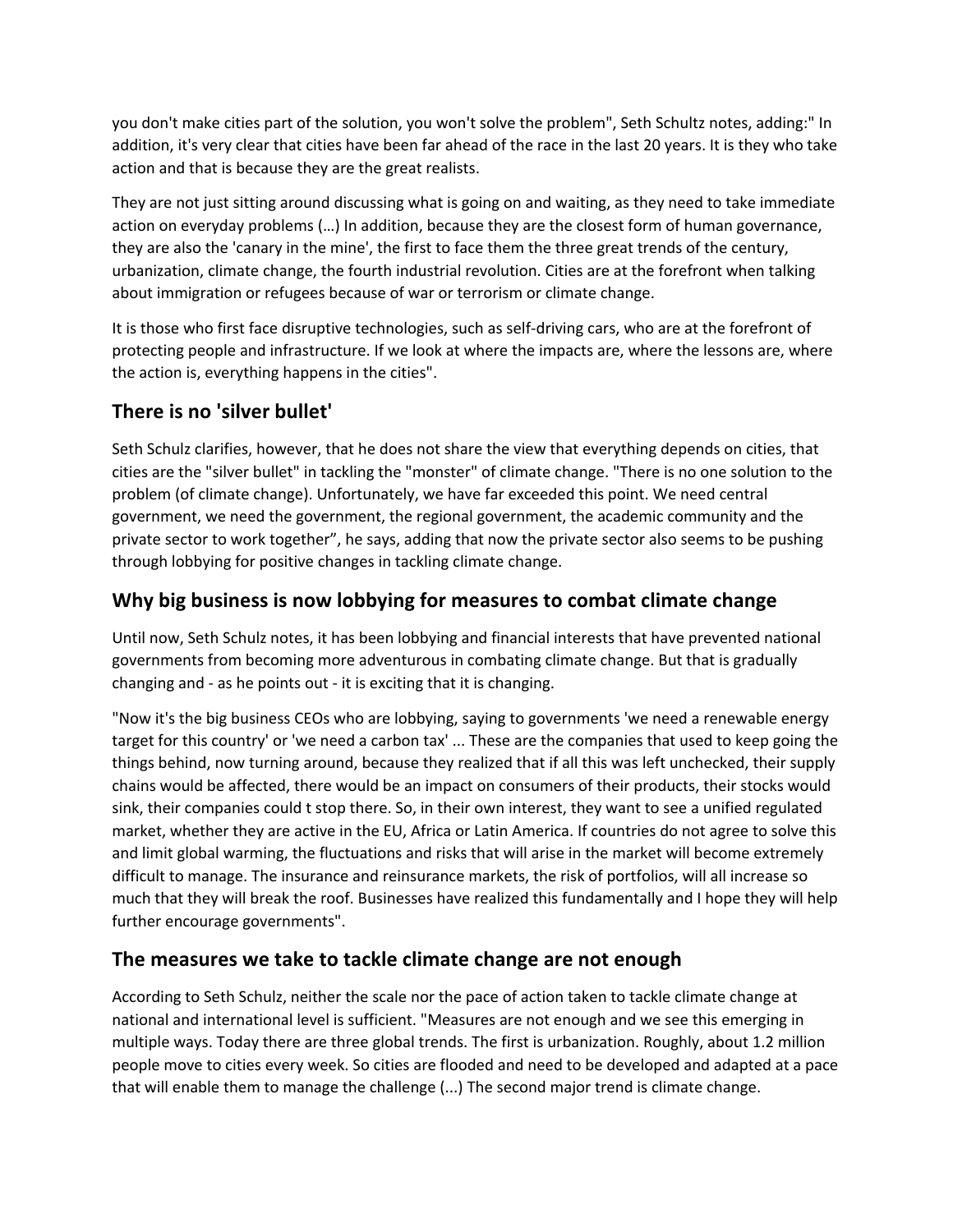All the research we do, all forecasting models, has underestimated the severity, impact and immediacy with which global warming affects the planet. And the third trend is the fourth industrial revolution and the rate at which technology is evolving and influencing. So we have these three major trends manifesting at the same time and cities are at the center of it. Never before in the history of mankind have we seen urbanization, climate change and technology advance so fast.

Nothing we have done has been sufficiently prepared to catch up and manage (climate change) in the current phase. So, a very simple answer is 'no'. Nothing is enough", he notes.

## **Increasingly cities will have to make less 'informed decisions'…**

The scary thing, however, he notes, is that at an increasing rate today, the availability of the knowledge, information and data that cities need to tackle climate change, in the time and scale they require, is not sufficient. "Increasingly, cities will be forced to make less 'informed' and less strategic decisions, because we cannot provide them with information within the timeframe available to them to shape their policies, which are six to 18 months' estimates.

According to Seth Schulz, the private sector has a huge role to play, both in terms of financially supporting cities in actions to combat climate change, and in providing missing information.

"Leadership on the part of the business community is now critical. Businesses have the voice to be heard over the noise, their influence and power are important and, in many ways, are not "locked" in the same political negotiations with governments. (...) In terms of how we come up with solutions on the ground, their role is also great. Cities often lack the financial resources to do some of the things they need and this is true for most areas of the world. Most cities do not even have a credit rating that would allow them to borrow. Some national governments do not allow cities to borrow directly, they need to do so through the country's central bank. And some cities that can borrow have now borrowed at their limits and can no longer borrow. The private sector, with its funding, capital flows and investments, can play a critical role in closing this gap, for example, with more Public-Private Partnerships (PPPs)", financial support.

### **… but businesses can provide cities with information and data**

Regarding the provision of information by businesses in cities, he stresses: "There is a lot of knowledge in private companies. And that's true whether we're talking about Google, or an e-commerce business, an engineering firm, or Siemens or the Ford Motor Company. The intellectual property and experience of these companies is enormous. I believe that businesses should play a new important role by providing solutions that go beyond the typical way they deal with cities, which is the economic one. Often, businesses cannot give a city the information that will help it solve its problem because there is a conflict of interest. This is because if a company gives the city the information it needs, for example, how its proposal for a wastewater management plan should be drawn up (...) then the company is excluded from bidding (in the context of a competition). We need to come up with a very new, transparent and dynamic way of exporting information and intellectual property from businesses to solve immediate problems, without excluding companies from making a profit. There's nothing wrong with making a profit, provided you do things right and with a more holistic understanding of the costs that your business-specific climate may have".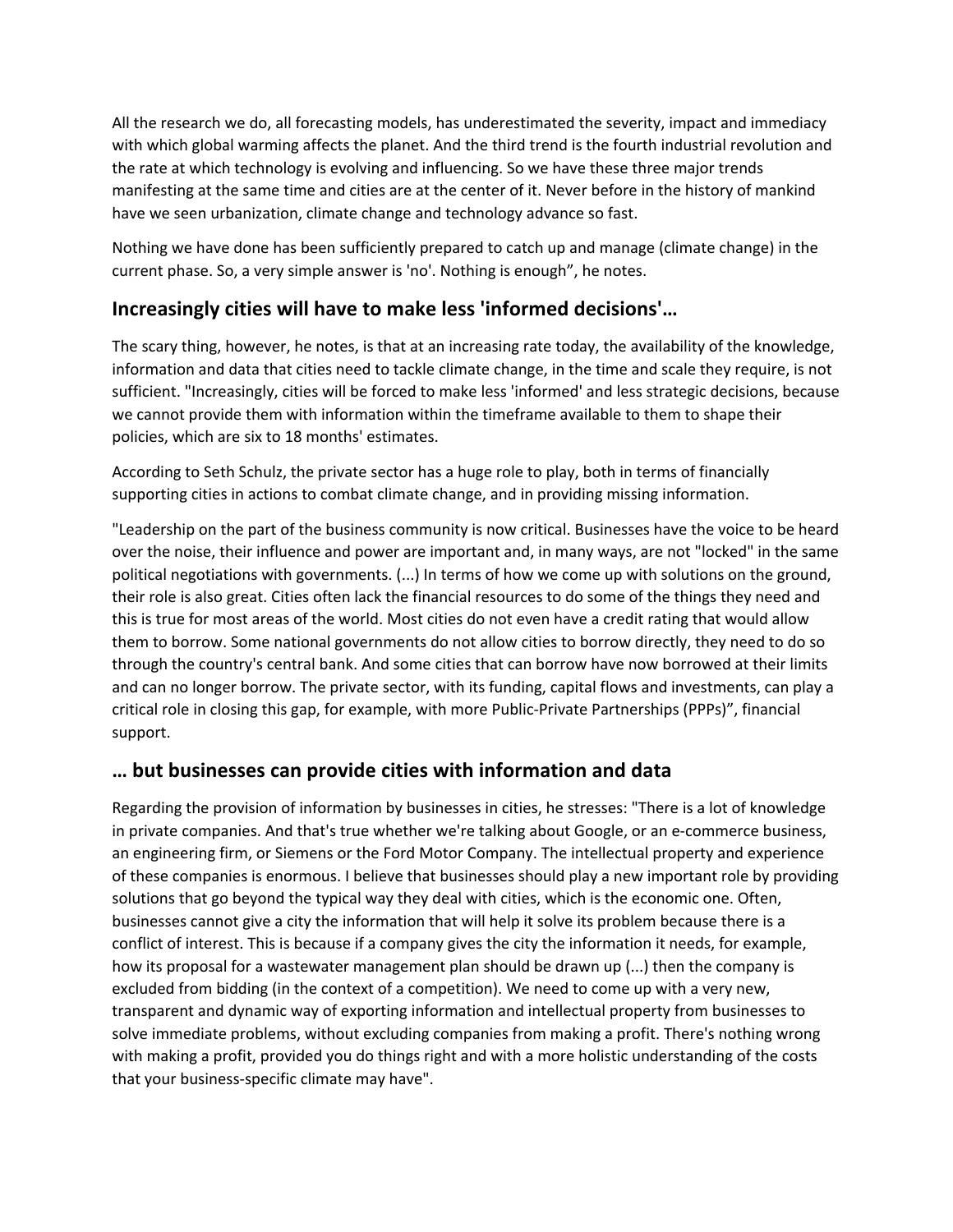# **Larger funds are now directed at infrastructure, but ... afraid of the wrong**

The animating news, Seth Schulz notes, is that governments are beginning to look for ways to bring national or federal policies into line with those that exist locally. There is also mass recognition of the problem of lack of necessary infrastructure.

"When you face all this - urbanization, climate change, rapid technology development - you need more infrastructure, new roads, new buildings, more efficient buildings, new parks (...) Today you see national governments, central banks, international development banks, international development banks, organizations are more (than in the past) focused on solving this problem of infrastructure gaps. Huge amounts of money are heading in this direction.

But the fear is that if this is not done intelligently, if it is not co-created with cities, if it is done wrong, the result will be disastrous, because then we will spend double money and double time - and we do not have time. This process of co-creation is complicated and complex, but it becomes even more important given the amount of financial resources that need to be invested in cities in a short time".

#### **Why central governments don't take more active action?**

Some governments, both in developed and developing countries, appear reluctant or hesitant to apply what has been agreed internationally to prevent climate change, fearing a negative impact on national economies. How likely is this attitude to change soon? And under what conditions? was the next question to Seth Schulz.

"First, often federal governments are at odds with cities at the political level. Sometimes this is because in some of the larger cities of some countries, the mayor or governor is the next likely candidate for the country's presidency. As a result, there is a conflict of interest in supporting someone who can become your competitor. Secondly, (...) it is often difficult for national governments to invest in a city, as there is not always enough clarity and transparency (...) as to where the money went, how it was spent and what the results of the investment were.

So, it is often easier for a national government to keep (the money) under control (...) Giving money to the local government, which is in many ways an inadequate structure, is a challenge. Both have to be understood (...) You see, however, that governments are beginning to try different ways (...) Over the last 20 years, often on climate change issues, cities have gone beyond the "daily" issues. layout, "appeared more ambitious and bolder, took action. And this has helped partly to mobilize, inspire or even shame national governments on how far they can go (in tackling climate change) but also to encourage them to become more visionary and aggressive. "

### **Electric and standalone vehicles, lobbying and cost**

Ask about the current debate about electric cars - that is, they are very expensive and that they can actually be polluting in mass circulation, as their fuel, electricity, is still primarily derived from it. from fossil fuels - Seth Schulz stresses that he considers the very basis of this discussion incorrect. "The rate at which we convert electricity into anything on the planet is exponential. So, discussing whether we should make cars electric, even though we've done everything, our cities and all our appliances (...), is a little weird, it makes no sense.